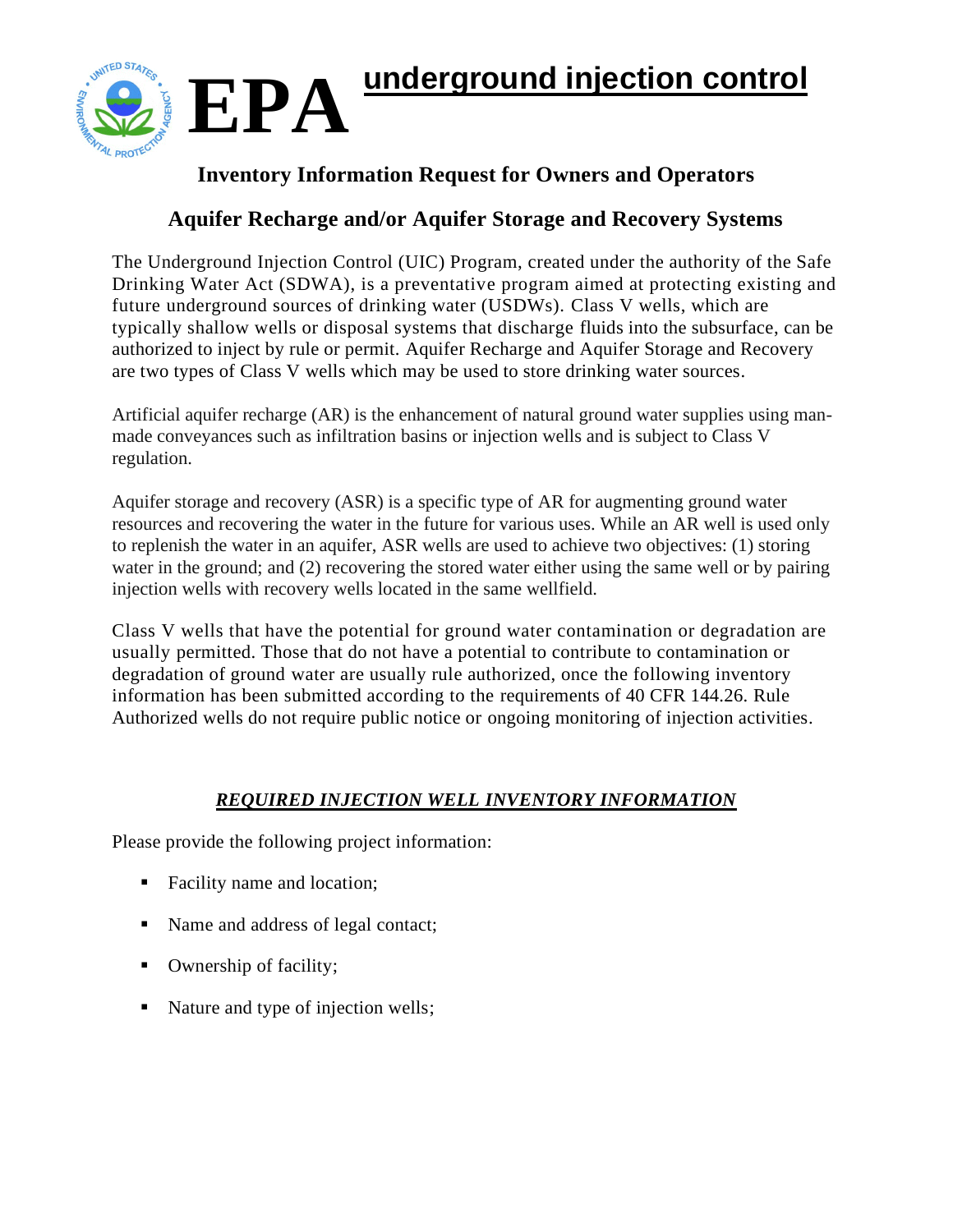- Location of each well or project given by Township, Range, Section and Quarter-Section, or by latitude and longitude to the nearest second, according to the conventional practice in the State:
- Date of completion of each well;
- $\blacksquare$  Identification and depth of the formation(s) into which each well is injecting;
- Total depth of each well;
- Casing and cementing record tubing size, and depth of packer;
- Nature of the injected fluids;
- Average and maximum injection pressure at the wellhead;
- Average and maximum injection rate; and
- Date of the last mechanical integrity test, if any.

In addition to the inventory requirements, EPA may, under the authority of 40 CFR 144.27, require the owner or operator of any well authorized by rule to submit additional information to determine if injection activity could endanger a USDW.

Applicants are asked to provide the additional information included in the attached document, ATTACHMENT A, to help expedite EPA's determination as to whether a particular project should be authorized by rule or permit. Specifically, EPA will use all information provided by an applicant to evaluate: 1) the impact a Class V injection well used for AR or ASR would have on the local hydrogeologic system; and 2) potential for USDW contamination.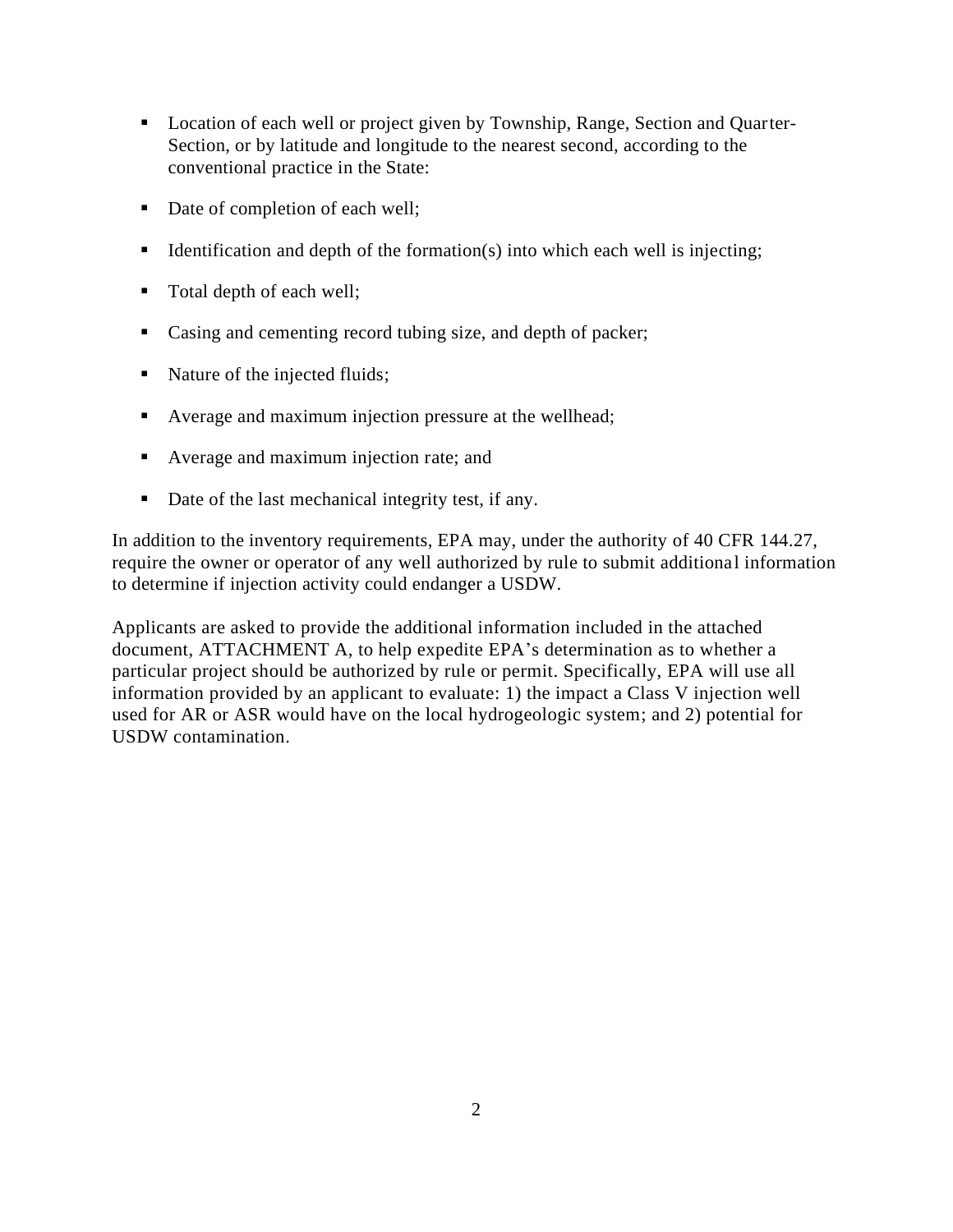## ATTACHMENT A

### ADDITIONAL INFORMATION REQUESTED (40 CFR 144.27)

Note: You may skip those items below that have already provided to meet the injection well inventory information requirements noted above.

#### *Contact Information*

Identify the following:

- **•** Property owner of the facility. Include an email, physical and mailing address, phone, and fax numbers.
- Operator of facility including an email, physical and mailing address, phone, and fax numbers.
- Exercise Party (s) for the operation, maintenance, and closure of the injection system including an email, physical and mailing address, phone and fax numbers.
- The name of the operator of the recovering facility including Public Water System (PWS) Identification number, an email, physical and mailing address, and phone numbers.
- Contact persons representing any other state or local agencies that have an interest in the site; include an email, physical and mailing address and phone number.

### *Project Description*

- $\blacksquare$  Describe the well(s) and/or project area location.
- **EXECUTE:** Discuss the project plan. Identify the source of injectate, describe the injection procedures, volume, and other operating conditions.
- Include a completion diagram showing the construction plans for the proposed injection well(s) and other well(s) located within the Area of Review.
- Provide a brief description of contingency plans for treating the well(s) to prevent or remediate bacteriological or mineral buildup in the well, which could affect the injection operation.
- **•** Describe the proposed ongoing monitoring program, including tracking of injectate volume, proposed for the operation.
- Any planned workover activities (acidization, fracturing, etc.) to be done on the well prior to injection should a final permit be issued.

### *Injectate Specific Data*

- Identify the injection source (raw water) prior to treatment. For example, sources collected downstream of wastewater and/or reclaimed water discharged to surface water.
- $\blacksquare$  Describe the beneficial use(s) of the water and who/what are the intended recipients of the water.
- Provide laboratory data results for the treated injectate water source analyzed using ATTACHMENT B – Aquifer Recharge and Aquifer Storage and Recovery Baseline Parameter List, presented as tabular data (also submit an electronic copy in a useable electronic format such as an Excel spreadsheet or CSV). Specify the sampling location.
- Provide a detailed description of the planned treatment train (identify each step) prior to injection for the injectate proposed, such as filtering to remove particulates which might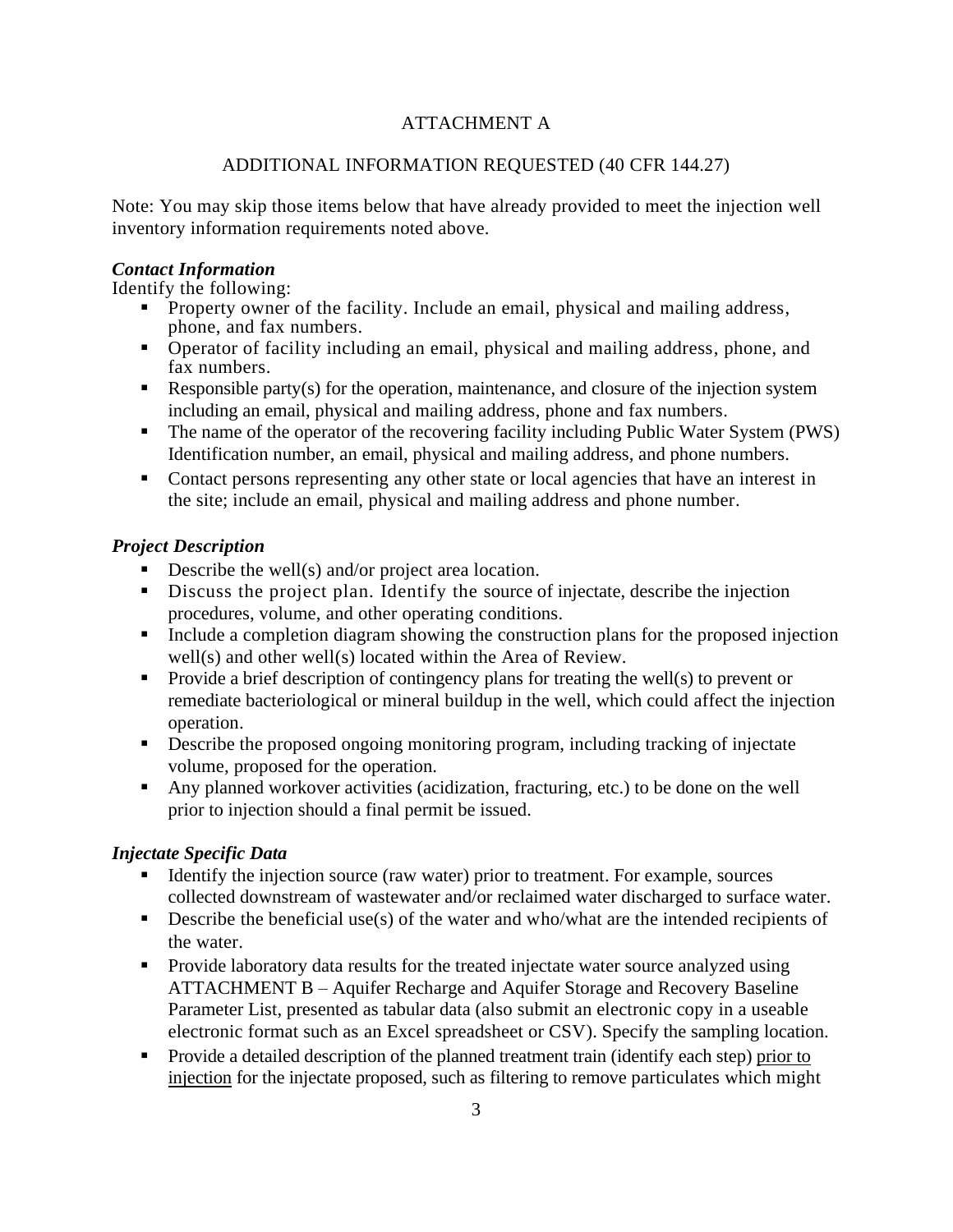plug the receiving formation. Disclose the chemicals that may be used in each stage of the treatment process.

#### *Receiving Formation & Recovered Water Specific Data*

- Provide laboratory data results for the receiving aquifer water sample(s) analyzed using ATTACHMENT B – Aquifer Recharge and Aquifer Storage and Recovery Baseline Parameter List, presented as tabular data (also submit an electronic copy in a useable electronic format such as an Excel spreadsheet or CSV). Specify the sampling location.
- **•** Provide the receiving aquifer characteristics including groundwater flow rates and gradient, if available.
- **•** Describe the proposed treatment to be used by any PWS recovering water from this aquifer to meet the National Primary Drinking Water Regulations.
- **•** Provide the location and a description of any PWS drinking water wells or springs which will be recovering water from this aquifer (may be marked on a topographic map indicating proposed injection wells, nearby surface water bodies, and locations of recovery wells at the recovering PWS, as well as identify PWS identification number and name of the next two closest PWSs).
- Identify whether the recovered water will be regulated and treated as groundwater under the direct influence of surface water.
- Confirm that recovered water is expected to meet current drinking water standards. Otherwise, identify expected exceedances.

### *NDMA Data Request*

- If available, provide any UCMR data or other N-Nitrosodimethylamine (NDMA) testing data collected during treatment or at the completion of treatment. Include data from finished water for NDMA precursors/indicators: ammonia; total nitrogen; natural organic matter, purgeable Total Organic Carbon (TOC) analyzable by Ion Chromatography; ranitidine (RNTD); Trimethylamine; Minocycline (MNCL); and SMTR (Sumatription); nitrate and nitrite.
- If injectate is treated water, confirm if it contains chlorinated compounds and if chloramines are used in the treatment process.

### *Hydrogeology & Area of Review*

- $\blacksquare$  Provide a description of the intended receiving formation(s).
- **•** Describe the hydrogeology of the area. Discuss the hydrogeology, location, depth, and current use (if any) of the receiving formation(s).
- **•** Describe the overlying and underlying aquifers that could be impacted.
- **•** Discuss transmissivity, storage coefficient, hydraulic conductivity, saturated thickness.
- Provide information from drawdown tests and specific capacity information.
- Describe any known surface water-subsurface water interactions, which may be affected by injection activities.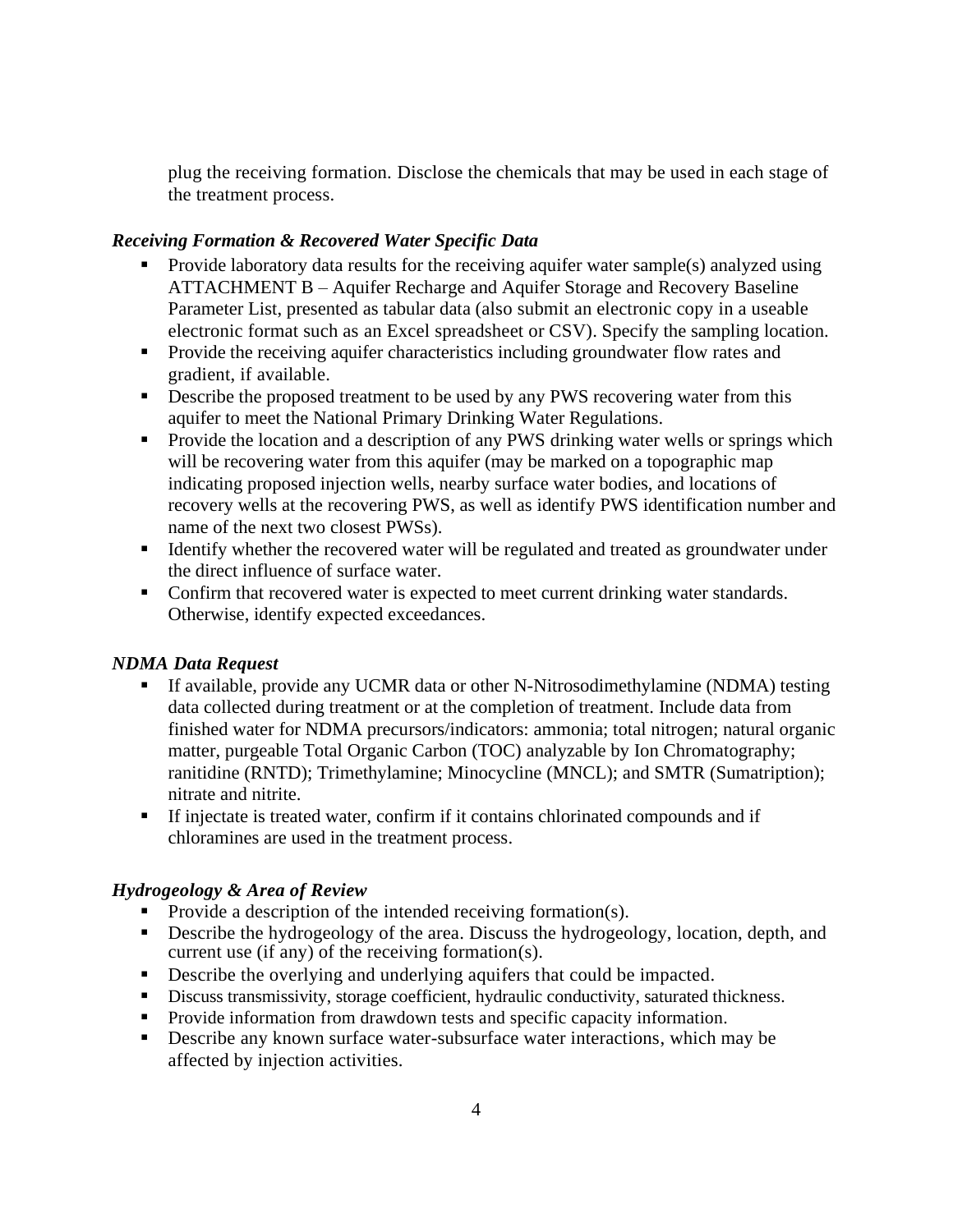- $\blacksquare$  Identify confinement zones above and below the proposed injection zone(s). Provide depths and thickness.
- Identify the public and private wells within a one quarter and one mile radius of the project area.
- $\blacksquare$  Identify which formation(s) all wells in the area are completed into. Only provide this information for all wells completed into the receiving formation and for all wells which may be impacted by injection activities (i.e., wells completed into any overlying or underlying formation which is hydraulically connected to the proposed injection zone).
- **•** Determine the aerial extent of the aquifer(s) (i.e. fill-up volume) that would be impacted by the proposed injection based on the proposed injection volumes and rates.
- Identify all outcrops of the formation to receive injectate and any potential to create artificial springs.
- Identify mechanisms which will increase the volume of ground water infiltration into nearby surface water bodies, in relations to the proposed AR/ASR activities.
- Identify all erosional intersections between the proposed injection formation and potentially affected surface water drainage systems.
- Provide map of the site location (1:24,000 topographic map or similar).
- **EXTERCT** If injection is into an alluvial aquifer, provide locations of surface water bodies, such as rivers, streams, and lakes, within one mile of the injection site (may substitute topographic map).
- Identify the presence of any ground water contamination plumes near the project area that could affect or be affected by injection activity.
- **•** Describe how the injection rate was determined and provide data results, if available.

### *Impacts Analysis*

- Describe the impacts of injection activities on the aquifers (both injection zone and surrounding aquifers).
- Discuss the effect of injection activities on surrounding wells.
- Demonstrate the compatibility of injected water on the receiving formation(s), plot the major anions and cations from the above analyses of the injectate, the receiving formation fluids, and mixed fluids on a trilinear diagram or Piper diagram. Provide a brief assessment of the results.
- Identify any potential mineralogical constituents in the receiving formation that might be mobilized as a result of injection activities. Provide chemical analysis of core, sampling, if available.
- **•** Describe the effect of injectate on the water-bearing formation and the groundwater: reaction products or by-products that are anticipated.
- Provide any previous bench scale testing results performed to evaluate potential impacts from injection activities, if available.
- Evaluate the results of samples from the receiving formation and results from column leachate tests simulating the chemical conditions of injection activities, if available.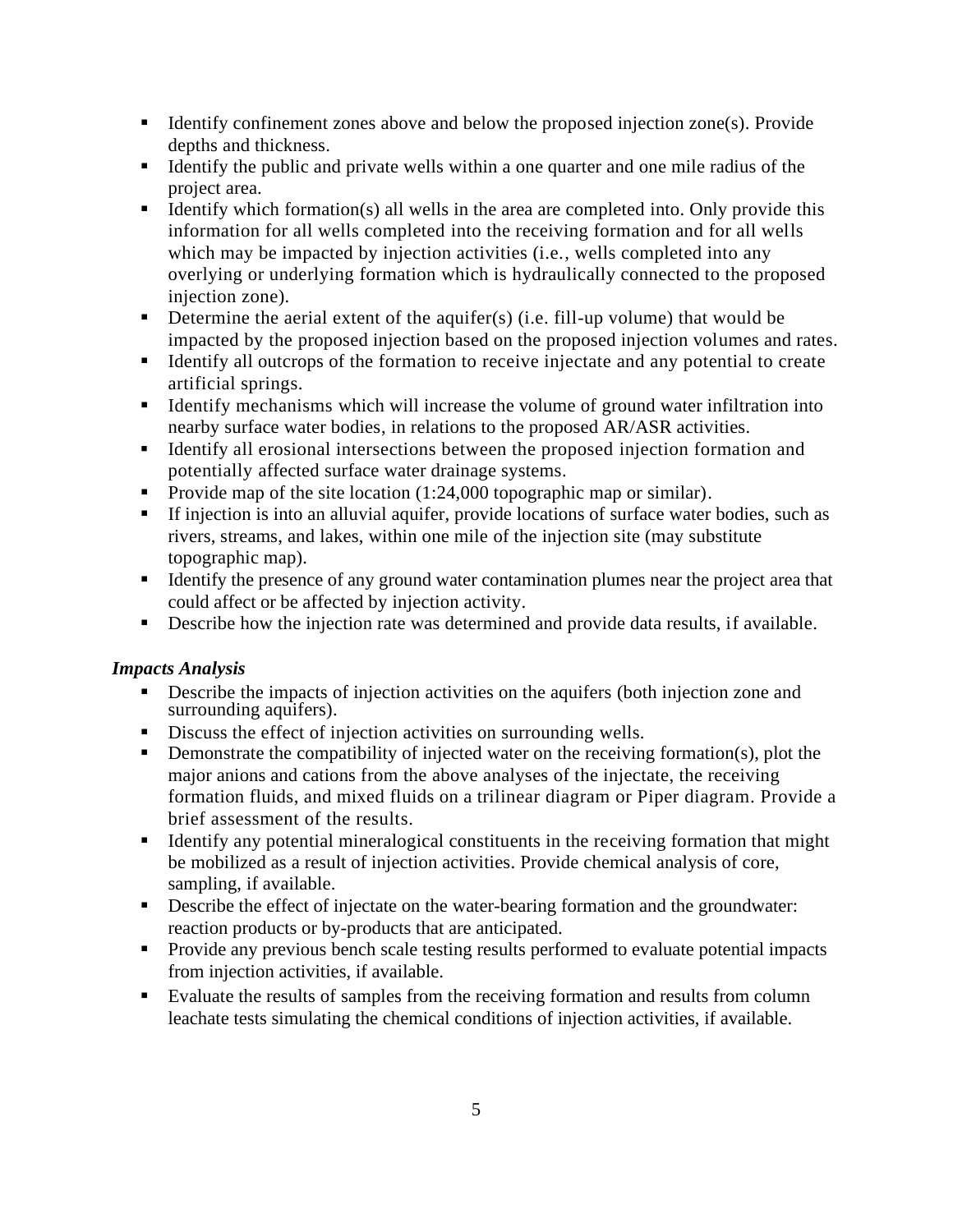## **Send information to:**

| Linda Bowling                                  | Craig Boomgaard                                |
|------------------------------------------------|------------------------------------------------|
| $(303)$ 312-6254 work                          | $(303)$ 312-6794 work                          |
| $(303)$ 312-7517 fax                           | (303) 312-7517 fax                             |
| bowling.linda@epa.gov                          | boomgaard.craig@epa.gov                        |
| <b>Mailing Address</b>                         | <b>Mailing Address</b>                         |
| U.S. Environmental Protection Agency, Region 8 | U.S. Environmental Protection Agency, Region 8 |
| 1595 Wynkoop Street                            | 1595 Wynkoop Street                            |
| Mailcode: 8WD-SDU                              | Mailcode: 8WD-SDU                              |
| Denver, Colorado 80202-1129                    | Denver, Colorado 80202-1129                    |
|                                                |                                                |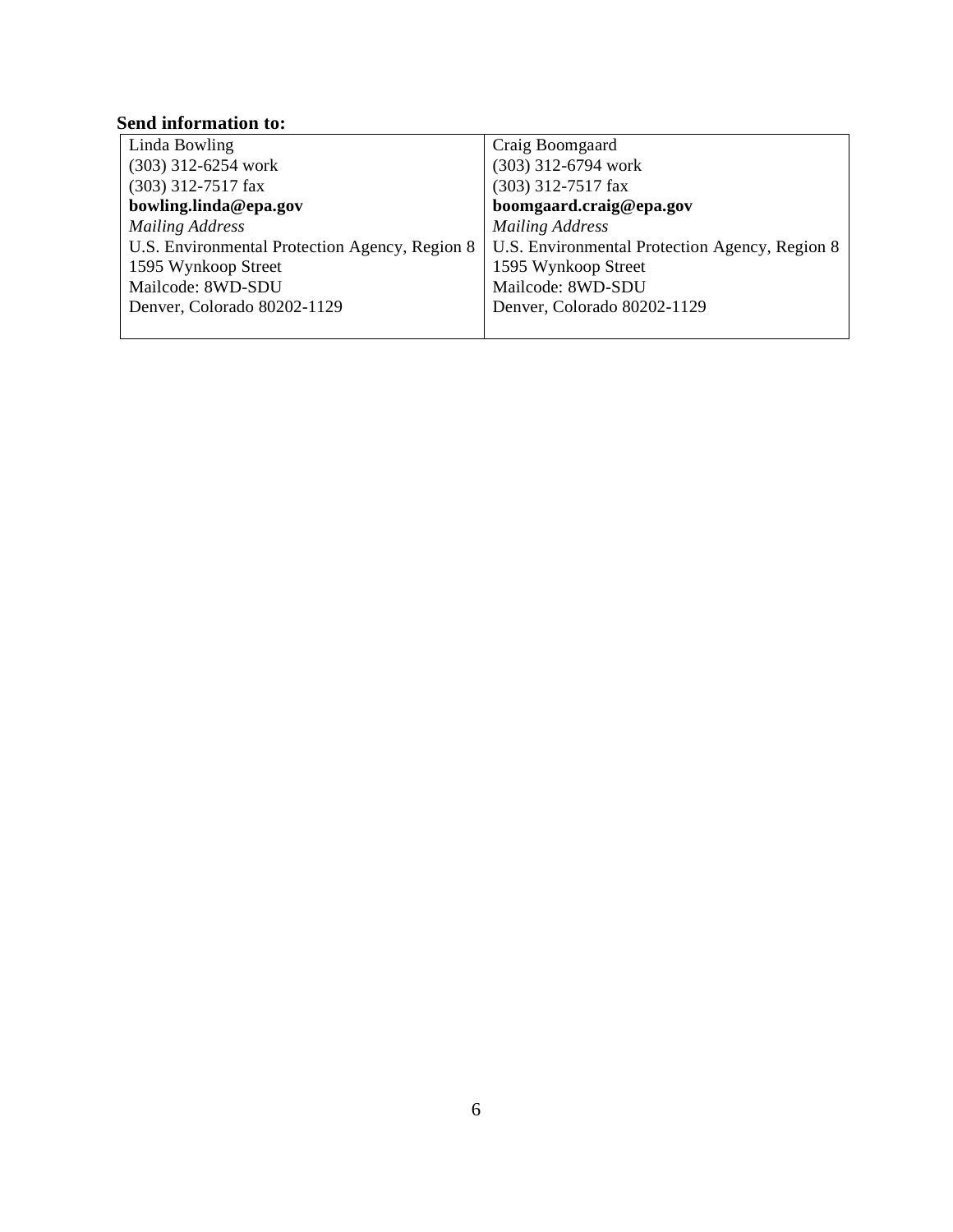## ATTACHMENT B AQUIFER RECHARGE AND AQUIFER STORAGE AND RECOVERY BASELINE PARAMETER LIST

#### *General*

| <b>PARAMETER NAME</b>           | <b>REGULATORY</b><br>LIMIT (MG/L)<br><b>OR SPECIFIED</b><br><b>UNIT</b> | <b>STANDARD</b><br><b>TYPE</b> | <b>ANALYTICAL</b><br><b>METHODS</b> |
|---------------------------------|-------------------------------------------------------------------------|--------------------------------|-------------------------------------|
| pH                              | $6.5 - 8.5$                                                             | secondary                      | 150.1                               |
| <b>Electricity Conductivity</b> |                                                                         |                                | SM 2510B, 120.1                     |
| <b>Total Dissolved Solids</b>   | 500                                                                     | secondary                      |                                     |
| <b>Total Organic Carbon</b>     |                                                                         |                                |                                     |
| Alkalinity, Total               | $mg/L$ as $CaCO3$                                                       | 0.006                          |                                     |

#### *Metals*

| <b>Parameter Name</b> | <b>Regulatory</b><br>Limit(mg/L)<br>or Specified<br>Unit | <b>Standard</b><br><b>Type</b>         | <b>Analytical Methods</b> |
|-----------------------|----------------------------------------------------------|----------------------------------------|---------------------------|
| Aluminum              | $200$ ug/l                                               |                                        |                           |
| Antimony              | 0.006                                                    | <b>MCL</b>                             | EPA 200.8, 200.9          |
| Arsenic               | 0.01                                                     | MCL                                    | EPA 200.7, 200.8, 200.9   |
| Barium                |                                                          | MCL                                    | EPA 200.7, 200.8          |
| Beryllium             | 0.004                                                    | MCL                                    | EPA 200.7, 200.8, 200.9   |
| Boron                 | 6                                                        | HA-Lifetime                            | EPA 200.7, 212.3          |
| Cadmium               | 0.005                                                    | MCL                                    | EPA 200.7, 200.8, 200.9   |
| Calcium               |                                                          |                                        |                           |
| Chromium (total)      | 0.1                                                      | MCL                                    | EPA 200.7, 200.8, 200.9   |
| Copper                | 1.3                                                      | MCL-TT                                 | EPA 200.7, 200.8, 200.9   |
| Iron                  | 5                                                        | Region 8 Permit Limit EPA 200.7, 200.9 |                           |
| Lead                  | 0.015                                                    | MCL-TT                                 | EPA 200.8, 200.9          |
| Manganese             | 0.3                                                      | <b>HA-Lifetime</b>                     | EPA 200.7, 200.8, 200.9   |
| Magnesium             |                                                          |                                        |                           |
| Mercury (inorganic)   | 0.002                                                    | MCL                                    | EPA 245.1, 245.2, 200.8   |
| Molybdenum            | $ 0.04\rangle$                                           | HA-Lifetime                            | EPA 200.7, 246.1, 246.2   |
| Nickel                | 0.1                                                      | HA-Lifetime                            | EPA 200.7, 200.8, 200.9   |
| Potassium             |                                                          |                                        |                           |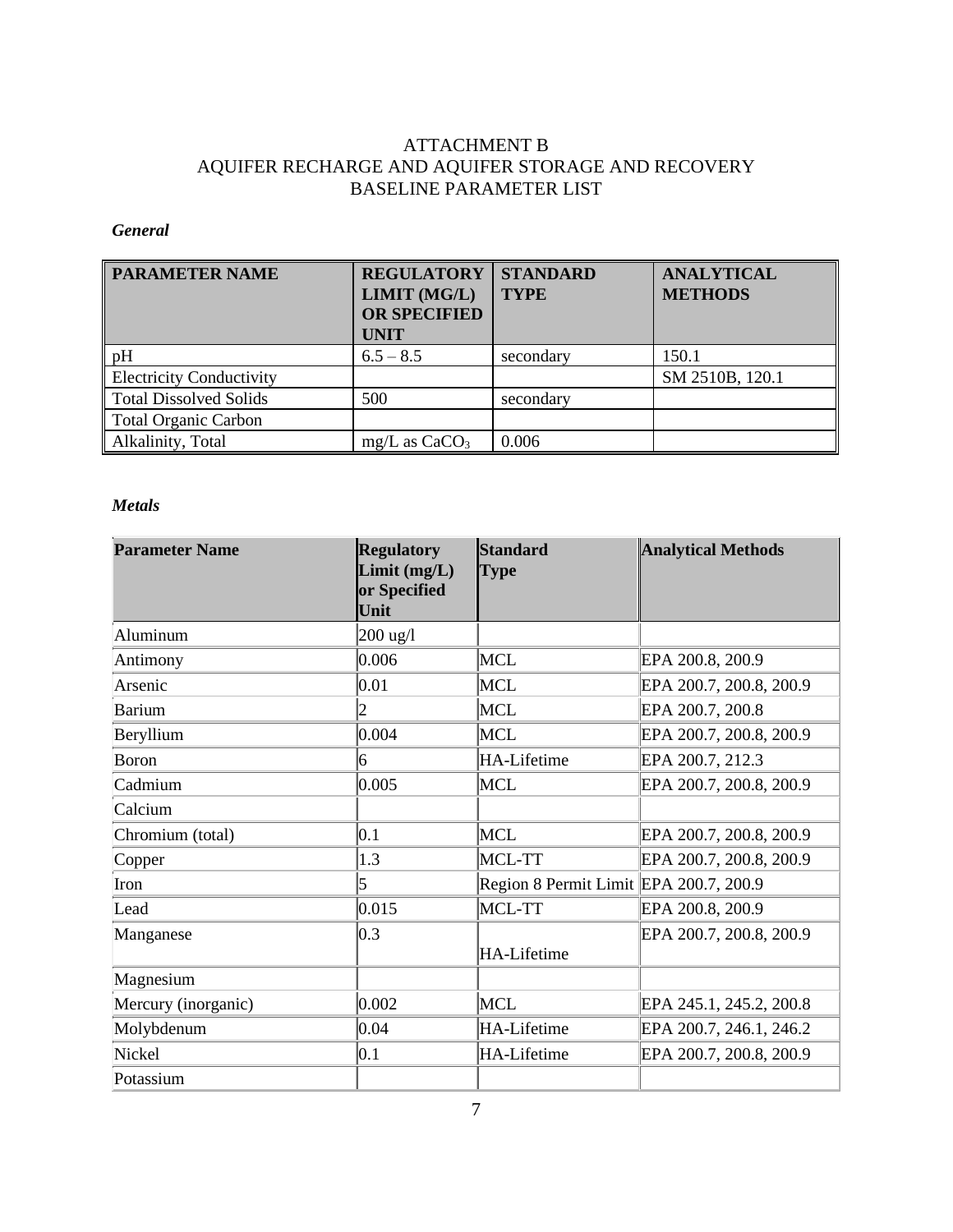| <b>Parameter Name</b> | <b>Regulatory</b><br>Limit(mg/L)<br><b>or Specified</b><br>Unit | <b>Standard</b><br><b>Type</b> | <b>Analytical Methods</b> |
|-----------------------|-----------------------------------------------------------------|--------------------------------|---------------------------|
| Selenium              | 0.05                                                            | MCL                            | EPA 200.8, 200.9          |
| Silver                | 0.1                                                             | HA-Lifetime                    | EPA 200.7, 200.8, 200.9   |
| Sodium                |                                                                 |                                |                           |
| Strontium             |                                                                 | HA-Lifetime                    | EPA 272.1, 272.2, 200.7   |
| Thallium              | $ 0.002\rangle$                                                 | MCL                            | EPA 200.8, 200.9          |
| Zinc                  |                                                                 | HA-Lifetime                    | EPA 200.7, 200.8          |

#### *Inorganics*

| <b>Parameter Name</b>                        | <b>Regulatory</b><br>Limit $(mg/L)$ or<br>specified unit | <b>Standard Type</b> | Analytical<br><b>Methods</b> |
|----------------------------------------------|----------------------------------------------------------|----------------------|------------------------------|
| Ammonia                                      | $30 \text{ mg/L}$                                        | HA-Lifetime          | EPA 350.1, 350.2, 350.3      |
| Asbestos (fibers/ $1>10 \mu m$ in<br>length) | 7 million fibers/L MCL                                   |                      | EPA 100.1,100.2              |
| Bicarbonate                                  |                                                          |                      | <b>SM 2330B</b>              |
| Carbonate                                    |                                                          |                      | <b>SM 2330B</b>              |
| Chloride                                     | 250                                                      | secondary            |                              |
| *Cyanide                                     | $0.2 \text{ mg/L}$                                       | MCL                  | EPA 335.4                    |
| Fluoride                                     | $4 \text{ mg/L}$                                         | MCL                  | EPA 300.0                    |
| Nitrate (as $N$ )                            | $10 \text{ mg/L}$                                        | <b>MCL</b>           | EPA 300.0                    |
| Nitrate-Nitrite (both as N)                  | $10 \text{ mg/L}$                                        | MCL                  | EPA 300.0                    |
| Nitrite (as N)                               | $1 \text{ mg/L}$                                         | MCL                  | EPA 300.0                    |
| Sulfate                                      | 250                                                      | secondary            |                              |

#### *Radionuclides*

| <b>Parameter Name</b>                                                                  | <b>Regulatory</b><br>Limit $(mg/L)$ or<br>specified unit | <b>Standard Type</b> | <b>Analytical</b><br><b>Methods</b> |
|----------------------------------------------------------------------------------------|----------------------------------------------------------|----------------------|-------------------------------------|
| Radium 226 & 228 combined                                                              | $ 5$ pCi/L                                               | MCL                  | Standard Method 304                 |
| Gross alpha particle activity<br>and<br>$\left[$ (excluding Ra-226, radon,<br>uranium) | $15$ pCi/L                                               | MCL                  | EPA 900.0                           |
| Uranium                                                                                | 0.03                                                     | MCL                  | EPA 908.0, 908.1                    |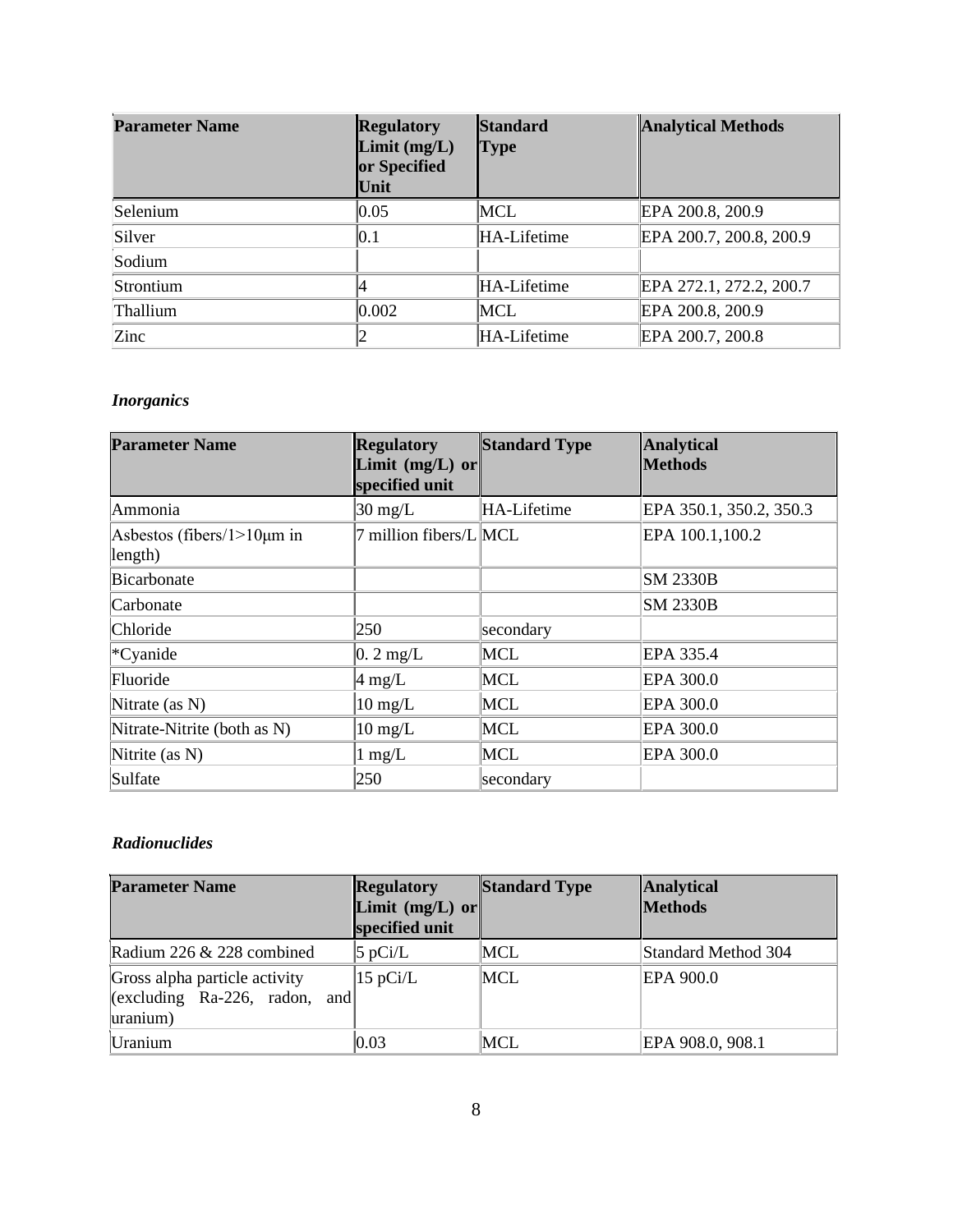| <b>Parameter Name</b>                          | <b>CAS No</b>  | <b>Regulatory</b><br>Limit (mg/L) | <b>Standard Type</b>                                  |
|------------------------------------------------|----------------|-----------------------------------|-------------------------------------------------------|
| 1,1,1,2-Tetrachloroethane                      | 630-20-6       | 0.07                              | HA-Lifetime                                           |
| 1,1,1-Trichloroethane                          | $71 - 55 - 6$  | 0.2                               | MCL                                                   |
| 1,1,2,2-Tetrachloroethane                      | 79-34-5        | 0.04                              | Region 8 Permit Limit<br>10 <sup>-4</sup> Cancer Risk |
| 1,1,2-Trichloroethane                          | 79-00-5        | 0.005                             | <b>MCL</b>                                            |
| 1,1-Dichloroethylene                           | $75 - 35 - 4$  | 0.007                             | MCL                                                   |
| 1,2-(cis)Dichloroethylene                      | 156-59-2       | 0.07                              | MCL                                                   |
| 1,2-(trans)Dichloroethylene                    | 156-60-5       | 0.1                               | MCL                                                   |
| 1,2,3-Trichloropropane                         | 96-18-4        | 0.02                              | Region 8 Permit<br>Limit                              |
| 1,2,4-Trichlorobenzene                         | $120 - 82 - 1$ | 0.07                              | MCL                                                   |
| 1,2-Dibromomethane<br>(Ethylene Dibromide EDB) | 106-93-4       | 0.00005                           | MCL                                                   |
| 1,2-Dichlorobenzene o-                         | $95 - 50 - 1$  | 0.6                               | MCL                                                   |
| 1,2-Dichloroethane                             | 107-06-2       | 0.005                             | MCL                                                   |
| 1,2-Dichloropropane                            | 78-87-5        | 0.005                             | MCL                                                   |
| 1,3-Dichlorobenzene m-                         | 541-73-1       | 0.6                               | HA-Lifetime                                           |
| 1,4-Dichlorobenzene p-                         | 106-46-7       | 0.075                             | MCL                                                   |
| 2-Chlorotoluene (o-)                           | $95-49-8$      | 0.1                               | HA-Lifetime                                           |
| 4-Chlorotoluene (p-)                           | 106-43-4       | 0.1                               | HA-Lifetime                                           |
| Acetone                                        | $67 - 64 - 1$  | 6                                 | Region 8 Permit Limit                                 |
| Acrylonitrile                                  | $107 - 13 - 1$ | 0.006                             | Region 8 Permit Limit<br>10 <sup>-4</sup> Cancer Risk |
| Benzene                                        | $71 - 43 - 2$  | 0.005                             | MCL                                                   |
| Bromobenzene                                   | 108-86-1       | 0.06                              | HA-Lifetime                                           |
| Bromochloromethane                             | 74-97-5        | 0.09                              | HA-Lifetime                                           |
| Bromodichloromethane (THM)                     | 75-27-4        | 0.02                              | Region 8 Permit Limit                                 |
| Bromoform (THM)                                | $75 - 25 - 2$  | 0.2                               | Region 8 Permit Limit                                 |
| <b>Bromomethane</b>                            | 74-83-9        | 0.01                              | HA-Lifetime                                           |
| Carbon tetrachloride                           | $56 - 23 - 5$  | 0.005                             | MCL                                                   |
| Chlorobenzene<br>(Monochlorobenzene)           | 108-90-7       | 0.1                               | MCL                                                   |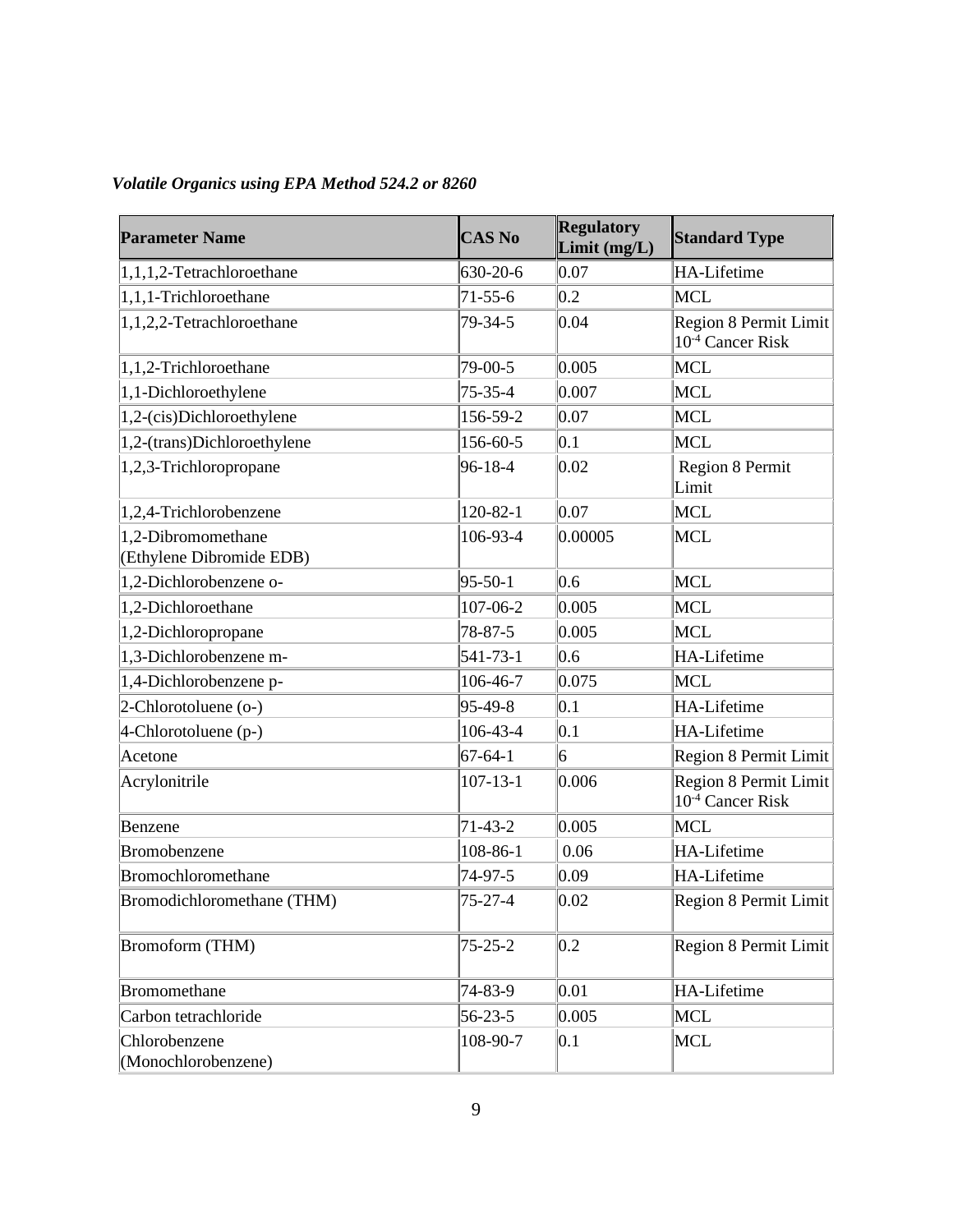| <b>Parameter Name</b>                                                                                                            | <b>CAS No</b>  | <b>Regulatory</b><br>Limit $(mg/L)$ | <b>Standard Type</b>           |
|----------------------------------------------------------------------------------------------------------------------------------|----------------|-------------------------------------|--------------------------------|
| Chlorodibromomethane<br>(Dibromochloromethane)<br>(THM)                                                                          | $124 - 48 - 1$ | 0.06                                | HA-Lifetime                    |
| Chloroform (THM)                                                                                                                 | $67 - 66 - 3$  | 0.07                                | HA-Lifetime                    |
| Chloromethane                                                                                                                    | 74-87-3        | 0.4                                 | 10-day HA for a 10 kg<br>child |
| *Cyanogen Chloride<br>(testing not needed if cyanide is present in<br>source water and alkaline chlorination is used,<br>pH 8.5) | 506-77-4       | 0.4                                 | Region 8 Permit Limit          |
| Dichlorodifluoromethane                                                                                                          | $75 - 71 - 8$  | $\mathbf{1}$                        | <b>HA-Lifetime</b>             |
| Dichloromethane<br>(Methylene chloride)                                                                                          | 75-09-2        | 0.005                               | MCL                            |
| Ethylbenzene                                                                                                                     | $100-41-4$     | 0.7                                 | MCL                            |
| Hexachlorobutadiene                                                                                                              | $87 - 68 - 3$  | $ 0.002\rangle$                     | Region 8 Permit Limit          |
| Hexachloroethane                                                                                                                 | $67 - 72 - 1$  | 0.001                               | <b>HA-Lifetime</b>             |
| Isopropylbenzene (cumene)                                                                                                        | 98-82-8        | 0.8                                 | Region 8 Permit Limit          |
| Methyl Ethyl Ketone                                                                                                              | 78-93-3        | 4                                   | <b>HA-Lifetime</b>             |
| Naphthalene                                                                                                                      | $91 - 20 - 3$  | 0.1                                 | HA-Lifetime                    |
| Perchloroethylene (PCE)<br>(Tetrachloroethylene)                                                                                 | $127 - 18 - 4$ | 0.005                               | MCL                            |
| <b>Styrene</b>                                                                                                                   | $100 - 42 - 5$ | 0.1                                 | MCL                            |
| Toluene                                                                                                                          | 108-88-3       | $\mathbf{1}$                        | MCL                            |
| <b>Total Trihalomethanes</b>                                                                                                     |                | 0.08                                | MCL                            |
| Trichloroethylene (TCE)                                                                                                          | 79-01-6        | 0.005                               | MCL                            |
| Trichlorofluoromethane                                                                                                           | 75-69-4        | $\overline{2}$                      | <b>HA-Lifetime</b>             |
| Vinyl chloride                                                                                                                   | $75-01-4$      | $ 0.002\rangle$                     | <b>MCL</b>                     |
| <b>Total Xylenes</b>                                                                                                             | 1330-20-7      | 10                                  | MCL                            |

## *Semi-volatile Organics using EPA Method 525.2 or 8270*

| <b>Parameter Name</b>     | <b>CAS No</b>  | <b>Regulatory</b><br>unit | Limit (mg/l)<br>or specified standard Type |
|---------------------------|----------------|---------------------------|--------------------------------------------|
| $1,2,4$ -Trichlorobenzene | $120 - 82 - 1$ | 0.07                      | MCL                                        |
| $1,2$ -Dichlorobenzene    | $ 95-50-1 $    | 0.6                       | MCL                                        |
| $ 1,3$ -Dichlorobenzene   | $ 541-73-1 $   | 0.6                       | <b>HAL</b>                                 |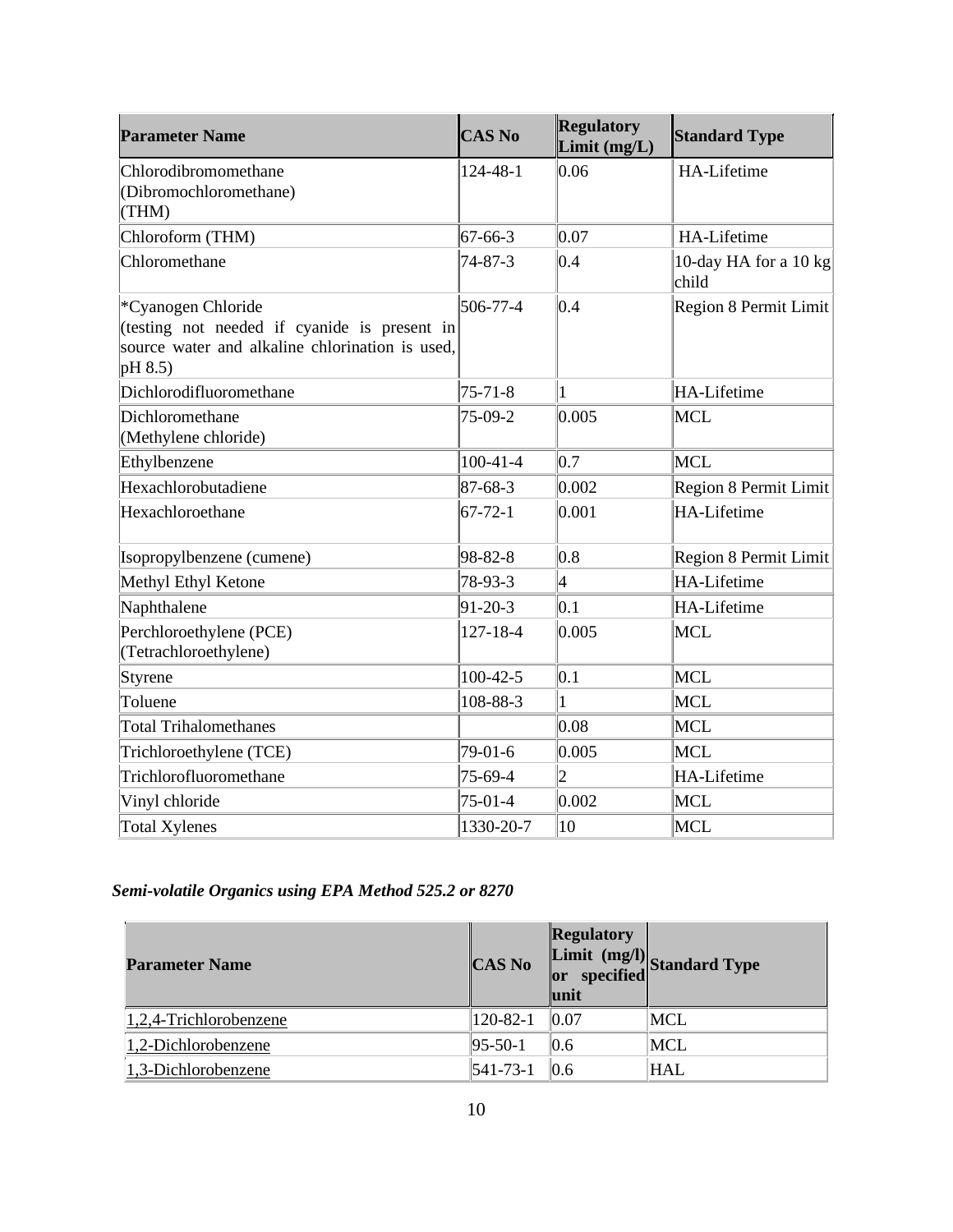| <b>Parameter Name</b>       | <b>CAS No</b>    | <b>Regulatory</b><br>unit | Limit (mg/l)<br>Standard Type                         |
|-----------------------------|------------------|---------------------------|-------------------------------------------------------|
| 1,4-Dichlorobenzene         | 106-46-7         | 0.075                     | <b>MCL</b>                                            |
| 2,4,6-Trichlorophenol       | 88-06-2          | 0.002                     | Region 8 Permit Limit                                 |
| 2,4-Dichlorophenol          | 120-83-2         | $ 0.02\rangle$            | HA-Lifetime                                           |
| 2,4-Dinitrotoluene          | $121 - 14 - 2$   | 0.005                     | Region 8 Permit Limit<br>10 <sup>-4</sup> Cancer Risk |
| 2,6-Dinitrotoluene          | $606 - 20 - 2$   | 0.005                     | Region 8 Permit Limit<br>10 <sup>-4</sup> Cancer Risk |
| 2-Chlorophenol              | $ 95 - 57 - 8 $  | 0.04                      | HA-Lifetime                                           |
| 4-Nitrophenol               | $100 - 02 - 7$   | 0.06                      | HA-Lifetime                                           |
| Acenaphthene                | 83-32-9          | 0.4                       | Region 8 Permit Limit                                 |
| Aldrin                      | 309-00-2         | 0.0002                    | Region 8 Permit Limit<br>10 <sup>-4</sup> Cancer Risk |
| Anthracene                  | $120 - 12 - 7$   | 2                         | Region 8 Permit Limit                                 |
| Benzo(a)pyrene              | $50 - 32 - 8$    | 0.0002                    | MCL                                                   |
| bis(2-Ethylhexyl) phthalate | 117-81-7         | 0.006                     | MCL                                                   |
| Butyl benzyl phthalate      | 85-68-7          | 1                         | Region 8 Permit Limit                                 |
| Chlordane                   | 57-74-9          | $ 0.002\rangle$           | MCL                                                   |
| Dieldrin                    | $60 - 57 - 1$    | $ 0.0002\rangle$          | Region 8 Permit Limit<br>10 <sup>-4</sup> Cancer Risk |
| Diethyl phthalate           | 84-66-2          | 6                         | Region 8 Permit Limit                                 |
| Di-n-butyl phthalate        | 84-74-2          | 0.8                       | Region 8 Permit Limit                                 |
| Endrin                      | $72 - 20 - 8$    | 0.002                     | MCL                                                   |
| <b>Fluorene</b>             | $ 86-73-7$       | 0.2                       | Region 8 Permit Limit                                 |
| Heptachlor                  | 76-44-8          | 0.0004                    | MCL                                                   |
| Heptachlor epoxide          | 1024-57-3 0.0002 |                           | MCL                                                   |
| Hexachlorobenzene           | $118 - 74 - 1$   | 0.001                     | MCL                                                   |
| Hexachlorobutadiene         | 87-68-3          | $ 0.002\rangle$           | Region 8 Permit Limit                                 |
| Hexachlorocyclopentadiene   | 77-47-4          | $ 0.05\rangle$            | <b>MCL</b>                                            |
| Hexachloroethane            | $67 - 72 - 1$    | 0.001                     | <b>HA-Lifetime</b>                                    |
| Isophorone                  | $78-59-1$        | 0.1                       | <b>HA-Lifetime</b>                                    |
| Lindane                     | 58-89-9          | 0.0002                    | <b>MCL</b>                                            |
| Naphthalene                 | $91 - 20 - 3$    | 0.1                       | <b>HA-Lifetime</b>                                    |
| Pentachlorophenol           | 87-86-5          | 0.001                     | <b>MCL</b>                                            |
| Phenol                      | 108-95-2         | $ 2\rangle$               | HA-Lifetime                                           |
| <u>Pyrene</u>               | $129 - 00 - 0$   | 0.2                       | Region 8 Permit Limit                                 |
| Toxaphene                   | 8001-35-2 0.003  |                           | MCL                                                   |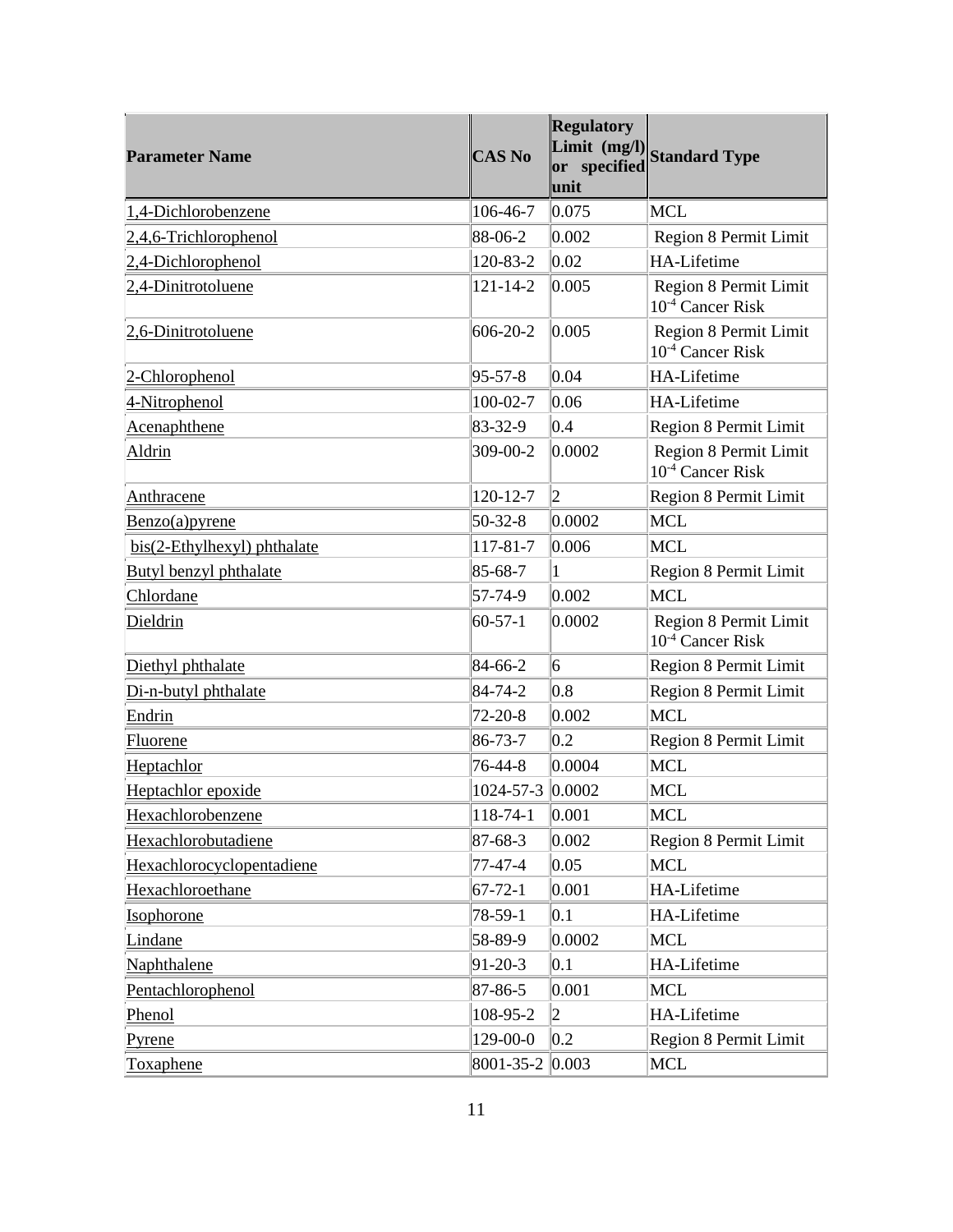## *Pesticides and Herbicides*

| <b>Parameter Name</b> | <b>CAS No</b>     | <b>Regulatory</b><br>Limit (mg/L)<br>or specified<br>unit | <b>Standard Type</b>                                                  | <b>Analytical Methods</b> |
|-----------------------|-------------------|-----------------------------------------------------------|-----------------------------------------------------------------------|---------------------------|
| Alachlor              | 15972-60-8 0.002  |                                                           | MCL                                                                   | EPA 505, 507, 525         |
| Aldicarb              | 116-06-03         | 0.003                                                     | <b>MCL</b>                                                            | EPA 531.1                 |
| Aldicarb sulfone      | 1646-87-4         | $ 0.002\rangle$                                           | MCL                                                                   | EPA 531.1                 |
| Aldicarb sulfoxide    | 1646-87-3         | 0.004                                                     | MCL                                                                   | EPA 531.1                 |
| Aldrin                | 309-00-2          | 0.0002                                                    | Region 8 Permit EPA 505, 508<br>Limit<br>10 <sup>-4</sup> Cancer Risk |                           |
| Ametryn               | $834 - 12 - 8$    | 0.06                                                      | HA-Lifetime                                                           | <b>EPA 507</b>            |
| Atrazine              | 1912-24-9         | $ 0.003\rangle$                                           | MCL                                                                   | EPA 505, 507              |
| <b>Bromacil</b>       | 314-40-9          | 0.07                                                      | <b>HA-Lifetime</b>                                                    | <b>EPA 507</b>            |
| Butylate              | 2008-41-5         | 0.4                                                       | HA-Lifetime                                                           | <b>EPA 507</b>            |
| Carbaryl              | $63 - 25 - 2$     | 0.08                                                      | Region 8 Permit EPA 531.1<br>Limit                                    |                           |
| Carbofuran            | 1563-66-2         | 0.04                                                      | MCL                                                                   | EPA 531.1                 |
| Carboxin              | 5234-68-4         | 0.7                                                       | HA-Lifetime                                                           | EPA 507                   |
| Chlordane             | 57-74-9           | 0.002                                                     | MCL                                                                   | EPA 505, 508, 525         |
| Chlorothalonil        | 1897-45-6         | 0.1                                                       | Region 8 Permit EPA 508<br>Limit                                      |                           |
| DCPA (Dactyl)         | 1861-32-1         | $ 0.07\rangle$                                            | HA-Lifetime                                                           | <b>EPA 508</b>            |
| Diazinon              | 333-41-5          | 0.001                                                     | <b>HA-Lifetime</b>                                                    | <b>EPA 507</b>            |
| Dieldrin              | $60 - 57 - 1$     | 0.0002                                                    | Region 8 Permit EPA 505, 508<br>Limit<br>10 <sup>-4</sup> Cancer Risk |                           |
| Diphenamid            | $957 - 51 - 7$    | 0.2                                                       | HA-Lifetime                                                           | <b>EPA 507</b>            |
| Disulfoton            | 298-04-4          | 0.0007                                                    | HA-Lifetime                                                           | <b>EPA 507</b>            |
| <b>Endrin</b>         | $72 - 20 - 8$     | 0.002                                                     | MCL                                                                   | EPA 505, 508, 525.1       |
| Fenamiphos            | 22224-92-6 0.0007 |                                                           | <b>HA-Lifetime</b>                                                    | <b>EPA 507</b>            |
| <b>Heptachlor</b>     | 76-44-8           | 0.0004                                                    | MCL                                                                   | EPA 505, 508              |
| Heptachlor epoxide    | 1024-57-3         | $ 0.0002\rangle$                                          | MCL                                                                   | EPA 505, 508              |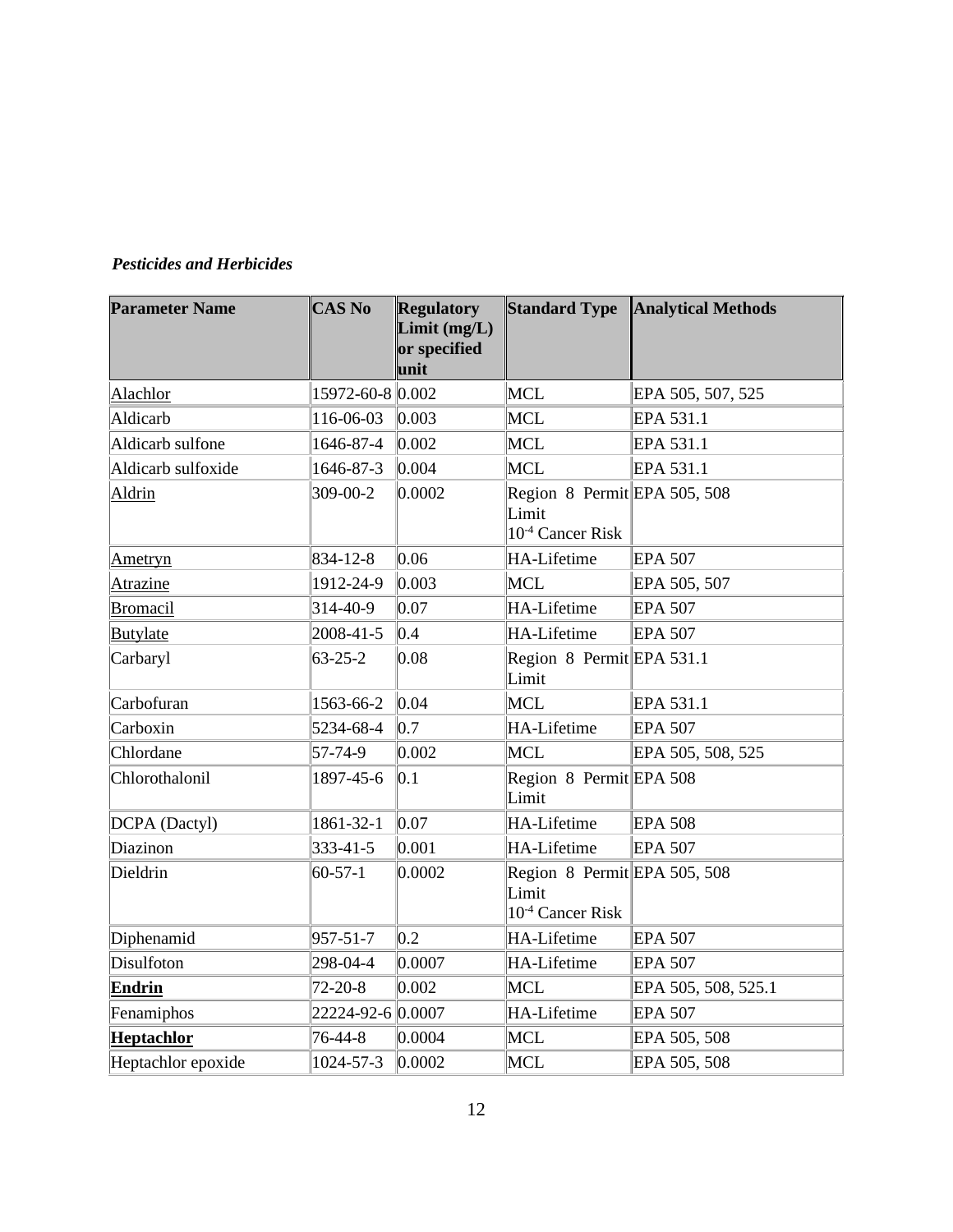| <b>Parameter Name</b>     | <b>CAS No</b>       | <b>Regulatory</b><br>Limit $(mg/L)$<br>or specified<br>unit |                                                                  | Standard Type Analytical Methods |
|---------------------------|---------------------|-------------------------------------------------------------|------------------------------------------------------------------|----------------------------------|
| Hexachlorobenzene         | 118-74-1            | 0.001                                                       | MCL                                                              | EPA 505, 508, 525.1              |
| Hexachlorocyclopentadiene | 77-47-4             | 0.05                                                        | MCL                                                              | EPA 505, 525.1                   |
| Hexazinone                | 51235-04-2 0.4      |                                                             | HA-Lifetime                                                      | EPA 507                          |
| Lindane                   | 58-89-9             | 0.0002                                                      | MCL                                                              | EPA 505, 508                     |
| Methomyl                  | $16752 - 77 - 50.2$ |                                                             | HA-Lifetime                                                      | EPA 531.1                        |
| Methoxychlor              | $72 - 43 - 5$       | $ 0.04\rangle$                                              | MCL                                                              | EPA 505, 508, 525                |
| Metolachlor               | $51218 - 45 - 20.7$ |                                                             | HA-Lifetime                                                      | EPA 507                          |
| Metribuzin                | 21087-64-9 0.07     |                                                             | HA-Lifetime                                                      | <b>EPA 507</b>                   |
| Oxamyl (Vydate)           | 23135-22-0 0.007    |                                                             | MCL                                                              | EPA 531.1                        |
| Prometon                  | $1610-18-0$ 0.4     |                                                             | HA-Lifetime                                                      | EPA 507                          |
| Pronamide                 | 23950-58-5 0.1      |                                                             | Region 8 Permit EPA 507<br>Limit<br>10 <sup>-4</sup> Cancer Risk |                                  |
| Propachlor                | 1918-16-7           | $ 0.1\rangle$                                               | Region 8 Permit EPA 508<br>Limit<br>10 <sup>-4</sup> Cancer Risk |                                  |
| Propazine                 | 139-40-2            | 0.01                                                        | HA-Lifetime                                                      | <b>EPA 507</b>                   |
| Simazine                  | 122-34-9            | 0.004                                                       | MCL                                                              | EPA 505, 507, 525.1              |
| Tebuthiuron               | 34014-18-1 0.5      |                                                             | HA-Lifetime                                                      | <b>EPA 507</b>                   |
| Terbacil                  | 5902-51-2           | $ 0.09\rangle$                                              | HA-Lifetime                                                      | <b>EPA 507</b>                   |
| Terbufos                  | 13071-79-9 0.0004   |                                                             | HA-Lifetime                                                      | <b>EPA 507</b>                   |
| Trifluralin               | 1582-09-8           | 0.01                                                        | HA-Lifetime                                                      | <b>EPA 508</b>                   |

## *Disinfectants and Disinfection Byproducts*

| <b>Parameter Name</b>              | <b>Regulatory</b><br>Limit $(mg/L)$ Type<br>or specified<br>unit | Standard | <b>Analytical Method</b>                                                                  |
|------------------------------------|------------------------------------------------------------------|----------|-------------------------------------------------------------------------------------------|
| <b>Bromate</b>                     | 0.01                                                             | MCL      | $EPA$ 317.0, Revision 2<br>321.8, 326.0                                                   |
| Chloramine (as free chlorine)      |                                                                  | MCL      |                                                                                           |
| Chlorine (free chlorine, combined) |                                                                  | MCL      | 20 <sup>th</sup><br>Standard Methods<br>ledition:<br>4500-Cl D<br> 4500-Cl F<br>4500-Cl G |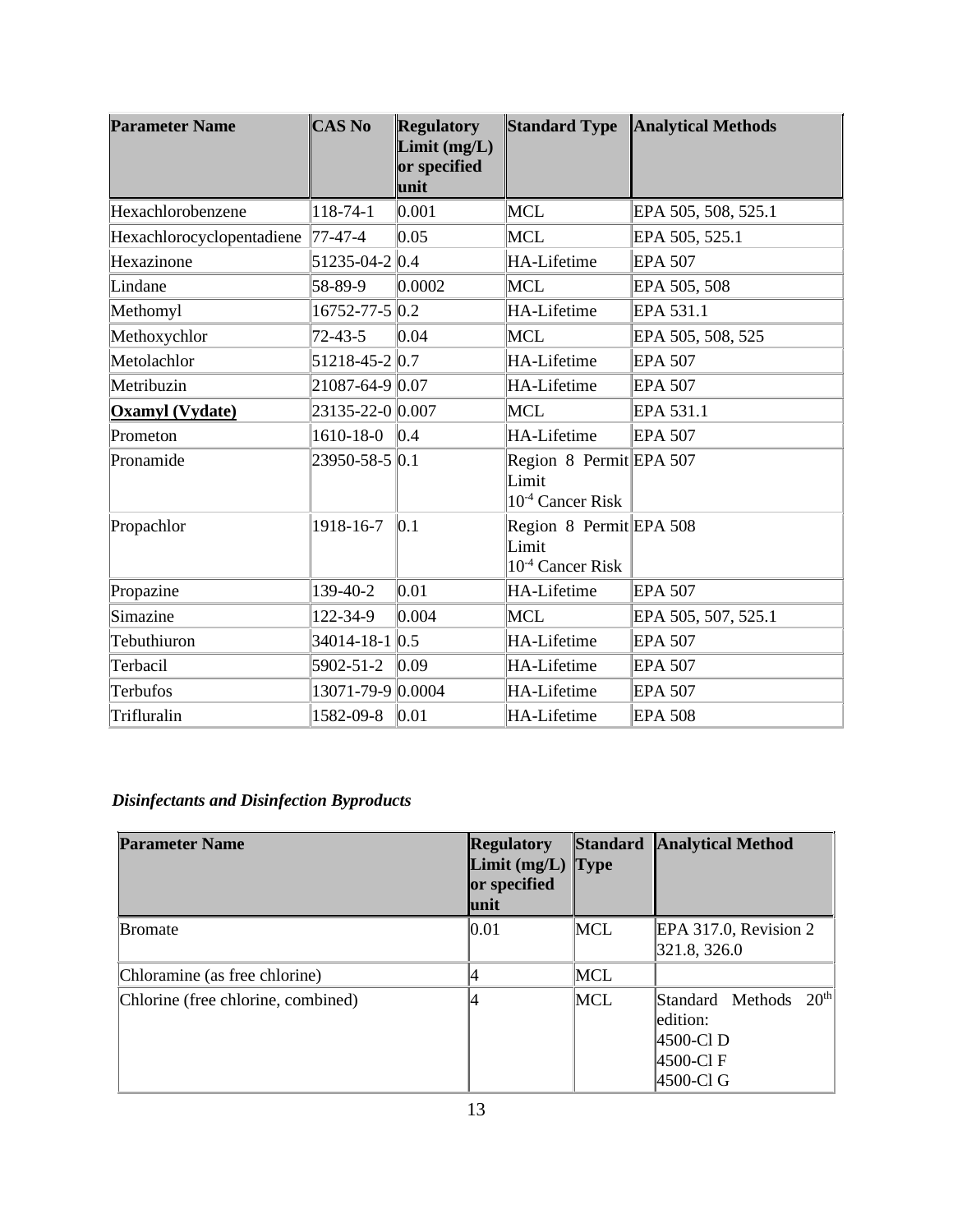| <b>Parameter Name</b>                                                                                                                                                                                                                                 | <b>Regulatory</b><br>Limit(mg/L)<br>or specified<br>unit | <b>Type</b>       | Standard Analytical Method                                                                                                         |
|-------------------------------------------------------------------------------------------------------------------------------------------------------------------------------------------------------------------------------------------------------|----------------------------------------------------------|-------------------|------------------------------------------------------------------------------------------------------------------------------------|
|                                                                                                                                                                                                                                                       |                                                          |                   | 4500-Cl H                                                                                                                          |
| Chlorine dioxide                                                                                                                                                                                                                                      | 0.8                                                      | <b>MCL</b>        | EPA 327, Revision 1<br>20 <sup>th</sup><br>Standard Method<br>edition:<br>$4500$ -ClO <sub>2</sub> D<br>$4500$ -CLO <sub>2</sub> E |
| Chlorite                                                                                                                                                                                                                                              | 1.0                                                      | <b>MCL</b>        | EPA 300.0, 300.1                                                                                                                   |
| Total Haloacetic Acids (HAA5s)<br>Bromoacetic acid<br>Dibromoacetic acid<br>Dichloroacetic acid<br>Monochloroacetic acid<br>Trichloroacetic acid<br><b>Total Trihalomethanes (TTHMs)</b><br>Chloroform<br>Bromodichloromethane<br>Dibromocloromethane | 0.06<br>0.08                                             | MCL<br><b>MCL</b> | EPA 552.3<br>EPA 502.2, 524.2                                                                                                      |
| <b>Bromoform</b>                                                                                                                                                                                                                                      |                                                          |                   |                                                                                                                                    |
| N-nitroso-dimethylamine (NDMA)                                                                                                                                                                                                                        | <b>NA</b>                                                |                   | EPA 521                                                                                                                            |
| N-nitroso-diethylamine (NDEA)                                                                                                                                                                                                                         | <b>NA</b>                                                |                   | EPA 521                                                                                                                            |
| N-nitroso-di-n-butylamine (NDBA)                                                                                                                                                                                                                      | <b>NA</b>                                                |                   | EPA 521                                                                                                                            |
| N-nitroso-di-n-propylamine (NDPA)                                                                                                                                                                                                                     | <b>NA</b>                                                |                   | EPA 521                                                                                                                            |
| N-nitroso-methylethylamine (NMEA)                                                                                                                                                                                                                     | <b>NA</b>                                                |                   | <b>EPA 521</b>                                                                                                                     |
| N-nitroso-pyrrolidine (NPYR)                                                                                                                                                                                                                          | <b>NA</b>                                                |                   | <b>EPA 521</b>                                                                                                                     |

**\* Cyanide and Cyanogen Chloride Analysis:** Testing for cyanogen chloride is tiered/triggered in this permit. If cyanide is detected in the source water and is alkalized to a pH of 8.5 or greater, then there is no need to test for cyanogen chloride in the injectate following chloramination. If cyanide is detected in the source water and not alkalized, either find a laboratory that can test for cyanogen chloride or remove cyanide from the source water prior to chloramination.

**MCL:** Maximum Contaminant Level. The highest level of a contaminant that is allowed in drinking water. MCLs are set as close to the MCLG as feasible using the best available analytical and treatment technologies and taking cost into consideration. MCLs are enforceable standards.

**MCLG:** Maximum Contaminant Level Goal. A non-enforceable health goal which is set at a level at which no known or anticipated adverse effect on the health of persons occurs and which allows an adequate margin of safety.

**TT:** Treatment Technique. A required process intended to reduce the level of a contaminant in drinking water.